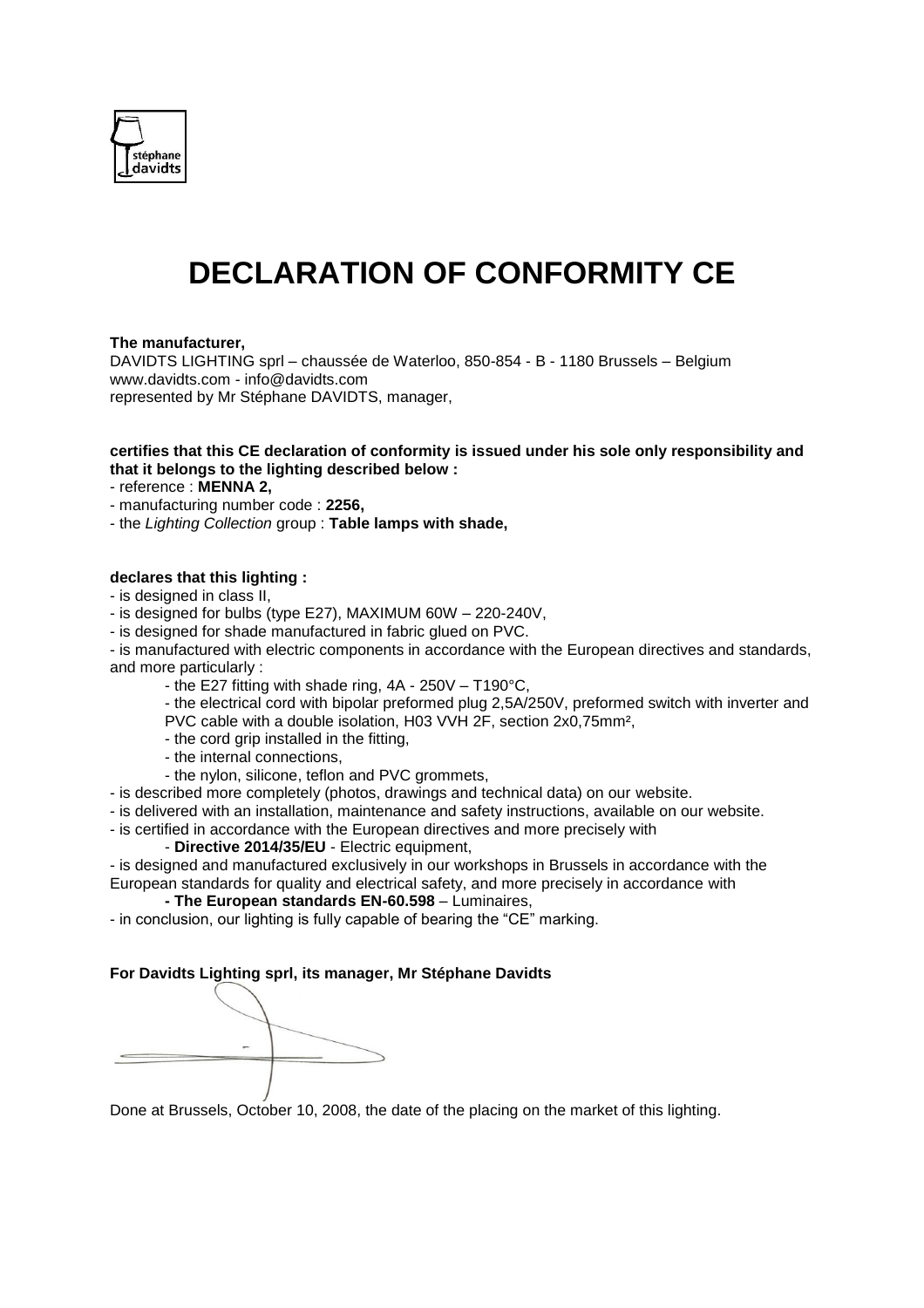

# **EC DECLARATION OF CONFORMITY GLOW WIRE TEST**

#### **The manufacturer,**

DAVIDTS LIGHTING sprl - chaussée de Waterloo, 850-854 - B - 1180 Brussels – Belgium www.davidts.com - [info@davidts.com](mailto:info@davidts.com) represented by Mr Stéphane DAVIDTS, manager,

#### **certifies that this EC declaration of conformity to the glow wire test is issued under his own responsibility and that it belongs to the shade described below :**

- reference : shade of the lighting **MENNA 2**

- manufacturing number code: **2256 500**

- group of the *Lighting Collection* : **Table lamps with shade**.

#### **says that for the shade :**

Glow wire test is applicable, because it consists entirely of fabric glued on PVC. A test report is attached to this declaration (VPF/laboratories Pourquery ref. # LP01648 / P070033/0 of April 3, 2008).

Material for the shade meets the trials on risk of fire defined in standard EN-60.695-2-1.

#### **For Davidts Lighting sprl, Mr Stéphane Davidts, manager**

Done at Brussels, October 10, 2008, the date of the placing on the market of this lighting.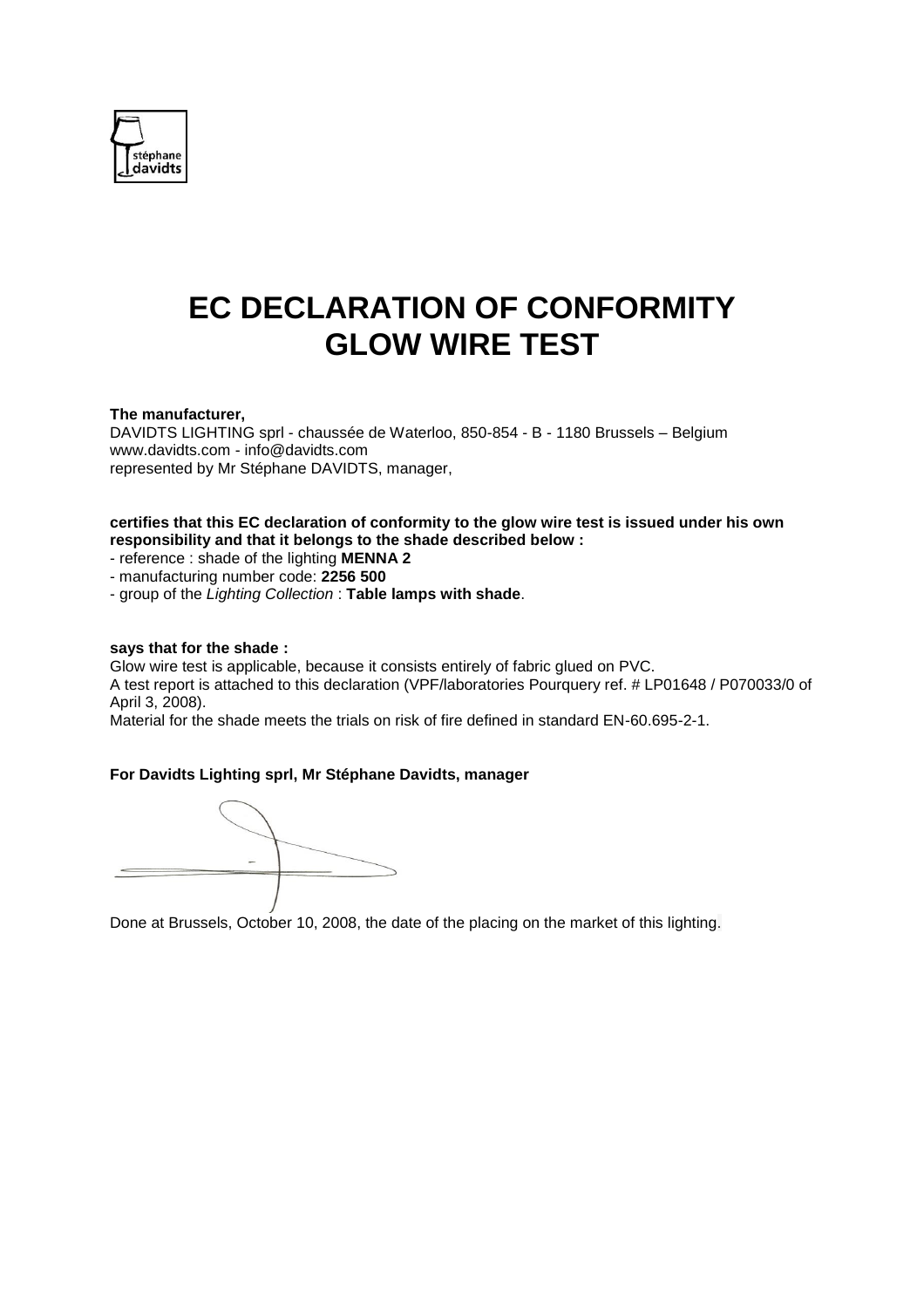

LABORATOIRE EXPERT PRES LA COUR D'APPEL DE LYON

**Codification : EB07/421 Date de révision : 29/09/2006 Indice de révision : 2e** 

REBmodel.001



VPF-Amsterdam Jarmuiden 9-11 1046 AC AMSTERDAM The Netherlands

# **RAPPORT D'ESSAI /** *TEST REPORT*  **# LP01648 / P07033 /0**

**du** */ from* **03/04/2008 délivré par le laboratoire de Lyon/** 

*Delivered by the laboratory of Lyon* 

| <b>Commande n°</b> / Order $n^{\circ}$ :                   | Devis n° / Offer n° : 801415JCA |                                                      |  |  |  |  |
|------------------------------------------------------------|---------------------------------|------------------------------------------------------|--|--|--|--|
| <b>Echantillon(s)</b> / $Sample(s)$ :                      | <b>CHINTZ - WHITE PVC</b>       |                                                      |  |  |  |  |
| $\mathbf{Référence(s)}$ / $Reference(s)$ :                 | 66.8003.--                      |                                                      |  |  |  |  |
| <b>Recu(s)</b> le / Received on :                          | 28/02/2008                      | <b>BL</b> n° / DS $n$ ° : /                          |  |  |  |  |
| Date de début des essais / Beginning of tests : 28/02/2008 |                                 | Date de fin des essais / End of tests : $01/04/2008$ |  |  |  |  |
| ABORATOIRES POURQUERD                                      |                                 |                                                      |  |  |  |  |



*Responsable Technique de Secteur : secteur ELECTRICITE Technical Manager of ELECTRICITY Sector*  **Jérôme COMBE** 

**Seule la version française fait foi** *Only the French version is deemed authentic*  **La reproduction de ce rapport d'essai n'est autorisée que sous sa forme intégrale** *Reproduction of this test report is only authorized in its integral form*

**Il comporte 6 pages** *It contains 6 pages*

Ces résultats ne s'appliquent qu'à l'échantillon soumis au laboratoire, et tel qu'il est défini dans le présent document.<br>These results only apply to the sample submitted to the laboratory and as defined in the present doc **L'accréditation du COFRAC atteste de la compétence des laboratoires POURQUERY pour les seuls essais couverts par l'accréditation***. The COFRAC accreditation attests laboratories POURQUERY are competent for the only tests covered by the program.*



**LABORATOIRES POURQUERY Siege Social** Agence

d DU PARC D'ARTILLERIE<br>4 LYON Cedex 07<br>+33 (0)4 78 61 21 16<br>+33 (0)4 78 61 01 90 o@pourquerv.f

8, Rue SAINT-CLAUDE<br>75003 PARIS TEL. +33 (0)1 42 78 34 98<br>FAX. +33 (0)1 42 78 48 96 e-mail : labopil@pourquery.fr<br>metro : St-Sébastien Froissart



**LABORATOIRES POURQUERY HONG KONG LIMITED** 

UNIT C. 10/F., HANG CHEONG FACTORY BUILDING<br>N°1 WING MING STREET; KOWLOON<br>**HONG KONG** TEL. 00 852 2548 9072<br>FAX. 00 852 2548 9072<br>Iphk@pourquery-hk.com

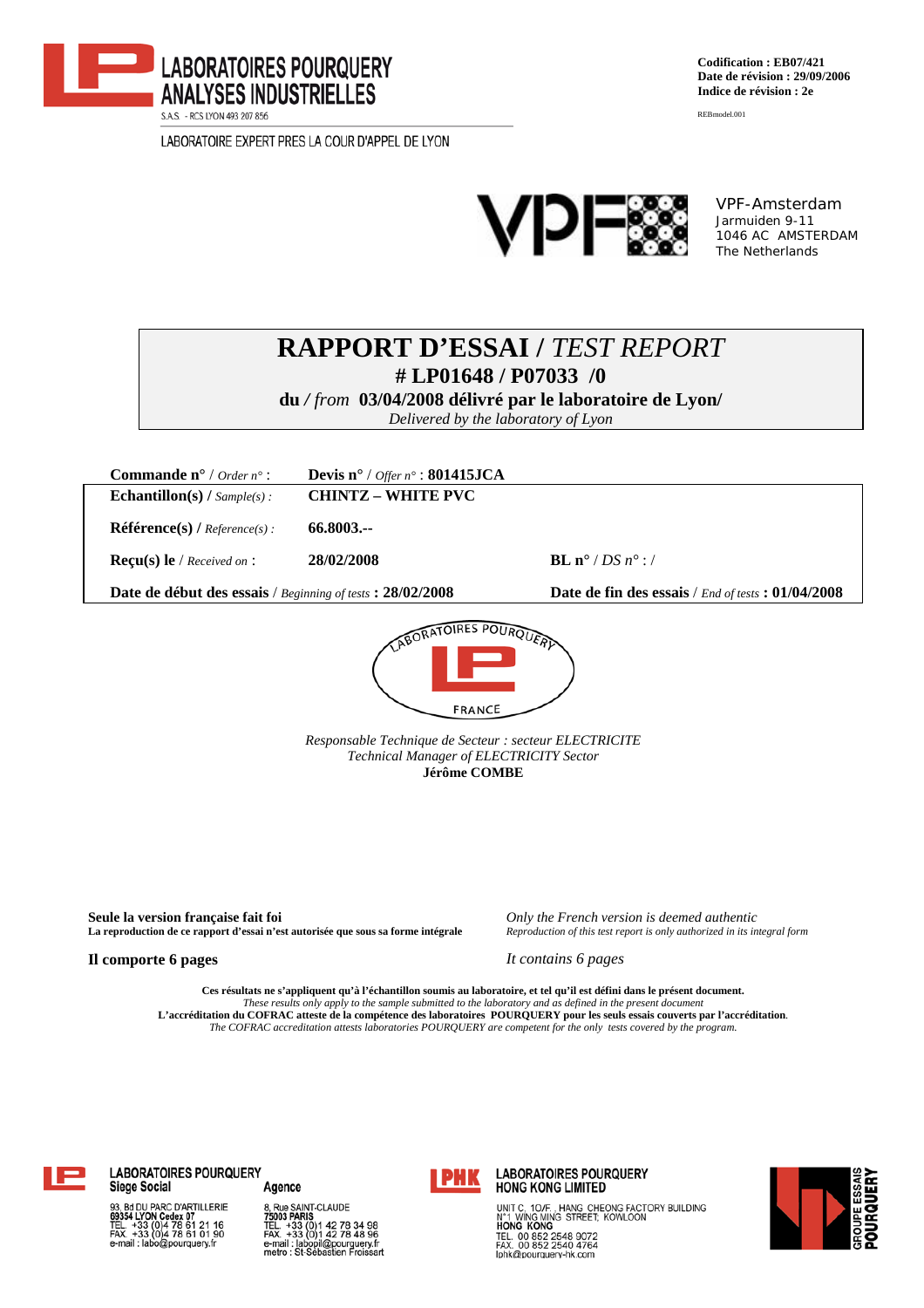

**Codification : EB07/421 Date de révision : 29/09/2006 Indice de révision : 2e** 

# **ESSAIS RELATIFS AUX RISQUES DU FEU :**  *FIRE HAZARD TESTING :*  **ESSAIS AU FIL INCANDESCENT/CHAUFFANT** *GLOWING/HOT-WIRE BASED TEST METHODS* **METHODE D'ESSAI D'INFLAMMABILITE POUR PRODUITS FINIS** *GLOW-WIRE FLAMMABILITY TEST METHOD FOR END-PRODUCTS* **NF EN 60695-2-10 (2001) REGLES PARTICULIERES /** *SPECIFIC REQUIREMENTS* **: NF EN 60695-2-11 (2001)**

| <b>↓ Désignation / Description:</b>                          | <b>CHINTZ – WHITE PVC</b> |  |  |  |  |
|--------------------------------------------------------------|---------------------------|--|--|--|--|
| § Référence fabricant / Manufacturer reference :             | 66.8003.--                |  |  |  |  |
| § Référence client / Customer reference :                    | 66.8003                   |  |  |  |  |
| $\&$ Norme(s) s'appliquant au produit / Product standard(s): |                           |  |  |  |  |

 **NF EN 60598-1 (2005) + A1 : § 4.15** 

 **NF EN 60598-1 (2005) + A1 : § 13.3** 

 **NF EN 60598-1 (2005) + A1 : Annexe ZC - Règlement incendie /** *ZC appendix – Fire regulation* 

 **Autre /** *Other* **: IGH** 

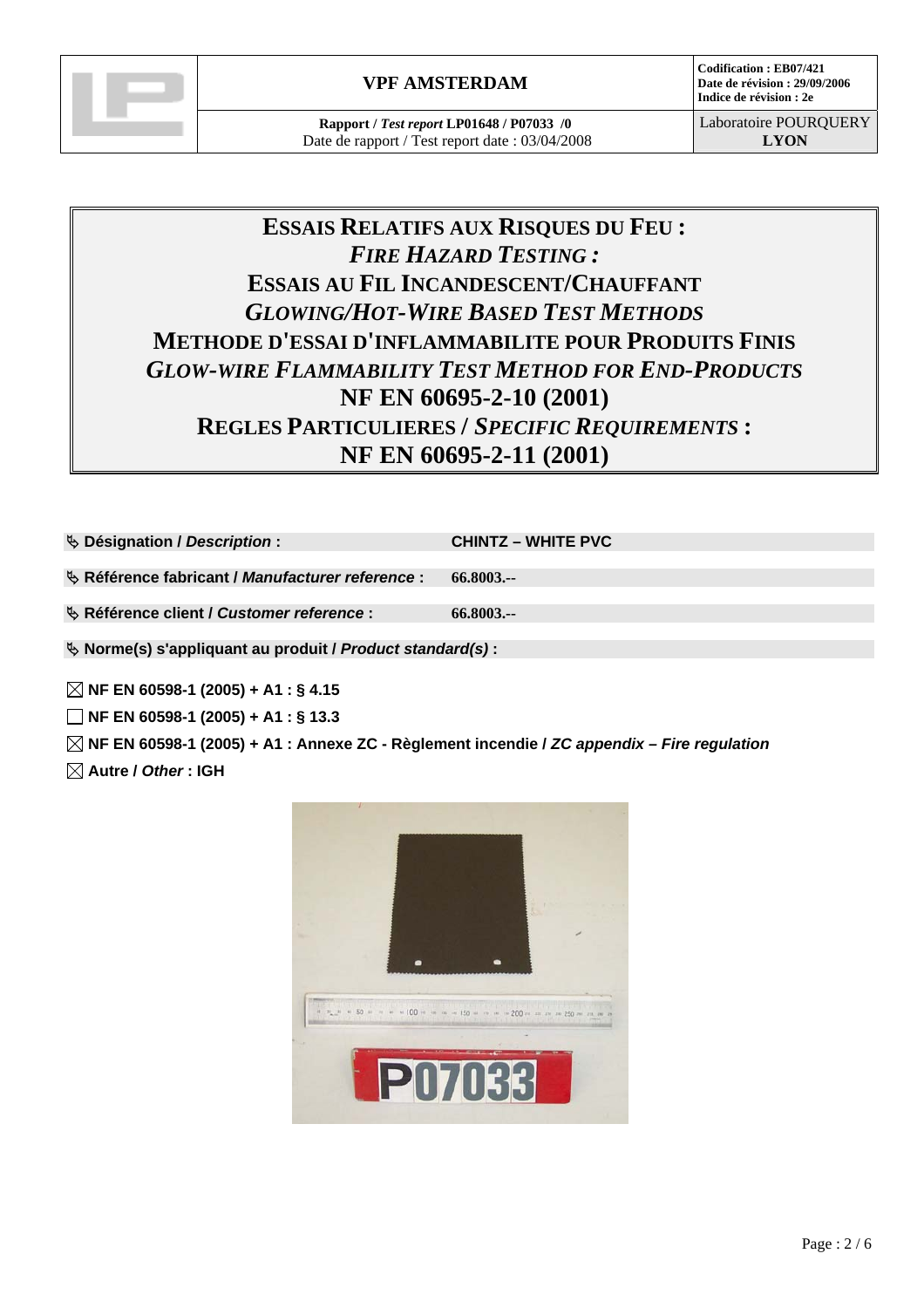

**Rapport /** *Test report* **LP01648 / P07033 /0**  Date de rapport / Test report date : 03/04/2008

| <b>PARTIE TESTEE / TESTED PART</b>                                                                                                                                                                                                                                                                                                                                                                                          |                                                                                                                 |                                |              |                 |  |  |
|-----------------------------------------------------------------------------------------------------------------------------------------------------------------------------------------------------------------------------------------------------------------------------------------------------------------------------------------------------------------------------------------------------------------------------|-----------------------------------------------------------------------------------------------------------------|--------------------------------|--------------|-----------------|--|--|
| Description / Description : Face interne / internal side                                                                                                                                                                                                                                                                                                                                                                    |                                                                                                                 |                                |              |                 |  |  |
|                                                                                                                                                                                                                                                                                                                                                                                                                             | Partie testée dans le produit / Part tested inside equipment                                                    |                                |              |                 |  |  |
|                                                                                                                                                                                                                                                                                                                                                                                                                             | $\boxtimes$ Partie issue d'une pièce découpée dans le produit / Piece containing the the part under examination |                                |              |                 |  |  |
| Partie testée après avoir pratiqué une ouverture dans le produit / Part tested after making an operture in the complete<br>specimen                                                                                                                                                                                                                                                                                         |                                                                                                                 |                                |              |                 |  |  |
| Partie extraite du produit et testée séparément /<br>Part tested separately                                                                                                                                                                                                                                                                                                                                                 |                                                                                                                 |                                |              |                 |  |  |
|                                                                                                                                                                                                                                                                                                                                                                                                                             |                                                                                                                 | CONDITIONNEMENT / CONDITIONING |              |                 |  |  |
| L'éprouvette d'essai et la sous-couche sont maintenues pendant 24 h dans une atmosphère ayant une température comprise<br>entre 15 <sup>°</sup> C et 35 <sup>°</sup> C et une humidité relative comprise entre 45 et 75 %.<br>The specimen and the layer are conditioned for 24 hours in an atmosphere having a temperature between 15 $^{\circ}$ C and 35 $^{\circ}$ C and<br>a relative humidity between 45 and 75 $\%$ . |                                                                                                                 |                                |              |                 |  |  |
| TEMPERATURE(S) D'ESSAI / TEST TEMPERATURE(S)                                                                                                                                                                                                                                                                                                                                                                                |                                                                                                                 |                                |              |                 |  |  |
| $\exists$ 550°C                                                                                                                                                                                                                                                                                                                                                                                                             | $\boxtimes$ 650°C                                                                                               | $750^{\circ}$ C                | $\Box$ 850°C | $960^{\circ}$ C |  |  |
| <b>TEMPS D'APPLICATION DU FIL INCANDESCENT / APPLICATION TIME OF THE GLOW-WIRE</b>                                                                                                                                                                                                                                                                                                                                          |                                                                                                                 |                                |              |                 |  |  |
| 30 secondes/seconds                                                                                                                                                                                                                                                                                                                                                                                                         |                                                                                                                 |                                |              |                 |  |  |
| <b>CONCLUSION / CONCLUSION</b>                                                                                                                                                                                                                                                                                                                                                                                              |                                                                                                                 |                                |              |                 |  |  |
| L'échantillon satisfait aux exigences des essais réalisés.<br>The sample fulfills the requirements of the tests carried out.                                                                                                                                                                                                                                                                                                |                                                                                                                 |                                |              |                 |  |  |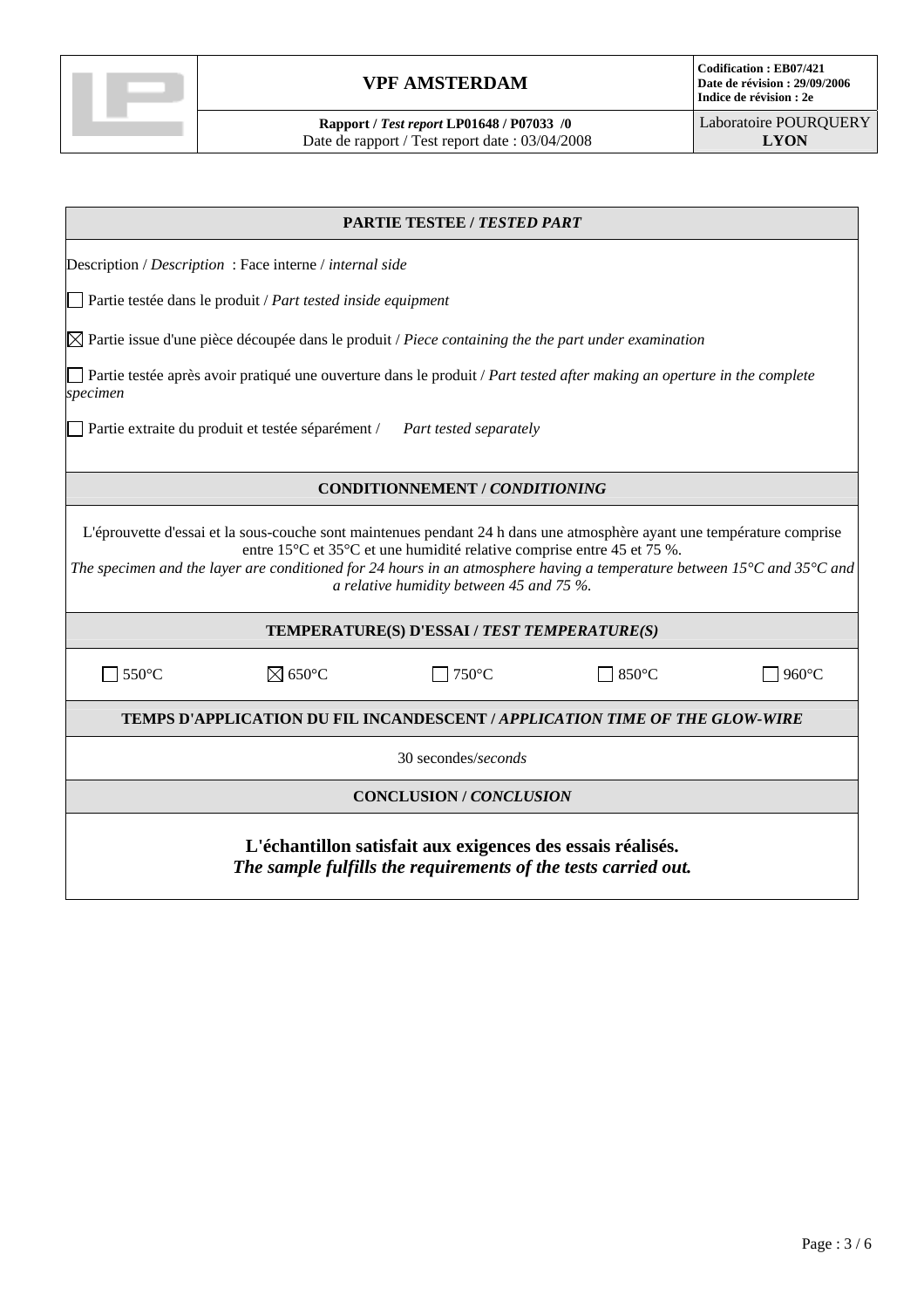

**Rapport /** *Test report* **LP01648 / P07033 /0**  Date de rapport / Test report date : 03/04/2008

# **OBSERVATION(S) /** *OBSERVATION(S)* **:**  Absence de flamme ou d'incandescence. / *No flame, no glowing.*  La flamme ou l'incandescence de l'éprouvette d'essai s'éteint en moins de 30 s après le retrait du fil incandescent. *The flame or the glowing of the specimen extinguish with 30 s after removal of the glow wire.* • Durée ti (s) depuis le début d'application du fil incandescent jusqu'à l'instant où l'éprouvette ou le papier mousseline prend feu : • *Duration ti (s) from the beginning of tip application up to the time at which the specimen or the layer placed below it ignites :*  • Durée te (s) depuis le début d'application du fil incandescent jusqu'à l'instant où les flammes s'éteignent : • *Duration te (s) form the beginning of tip application up to the time when flames extinguish during or after the period of application* : • Hauteur maximale de flamme */ Flame maximal height :*  La flamme ou l'incandescence de l'éprouvette d'essai ne s'éteint pas en moins de 30 s après le retrait du fil incandescent. *The flame or the glowing of the specimen does not extinguish within 30 s after removal of the glow-wire*  • Durée ti (s) depuis le début d'application du fil incandescent jusqu'à l'instant où l'éprouvette ou le papier mousseline prend feu : • *Duration ti (s) from the beginning of tip application up to the time at which the specimen or the layer placed below it ignites* : • Durée te (s) depuis le début d'application du fil incandescent jusqu'à l'instant où les flammes s'éteignent : • *Duration te (s) form the beginning of tip application up to the time when flames extinguish during or after the period of application* : • Hauteur maximale de flamme */ Flame maximal height :*

Le papier mousseline s'est enflammé. / *The wrapping tissue burned*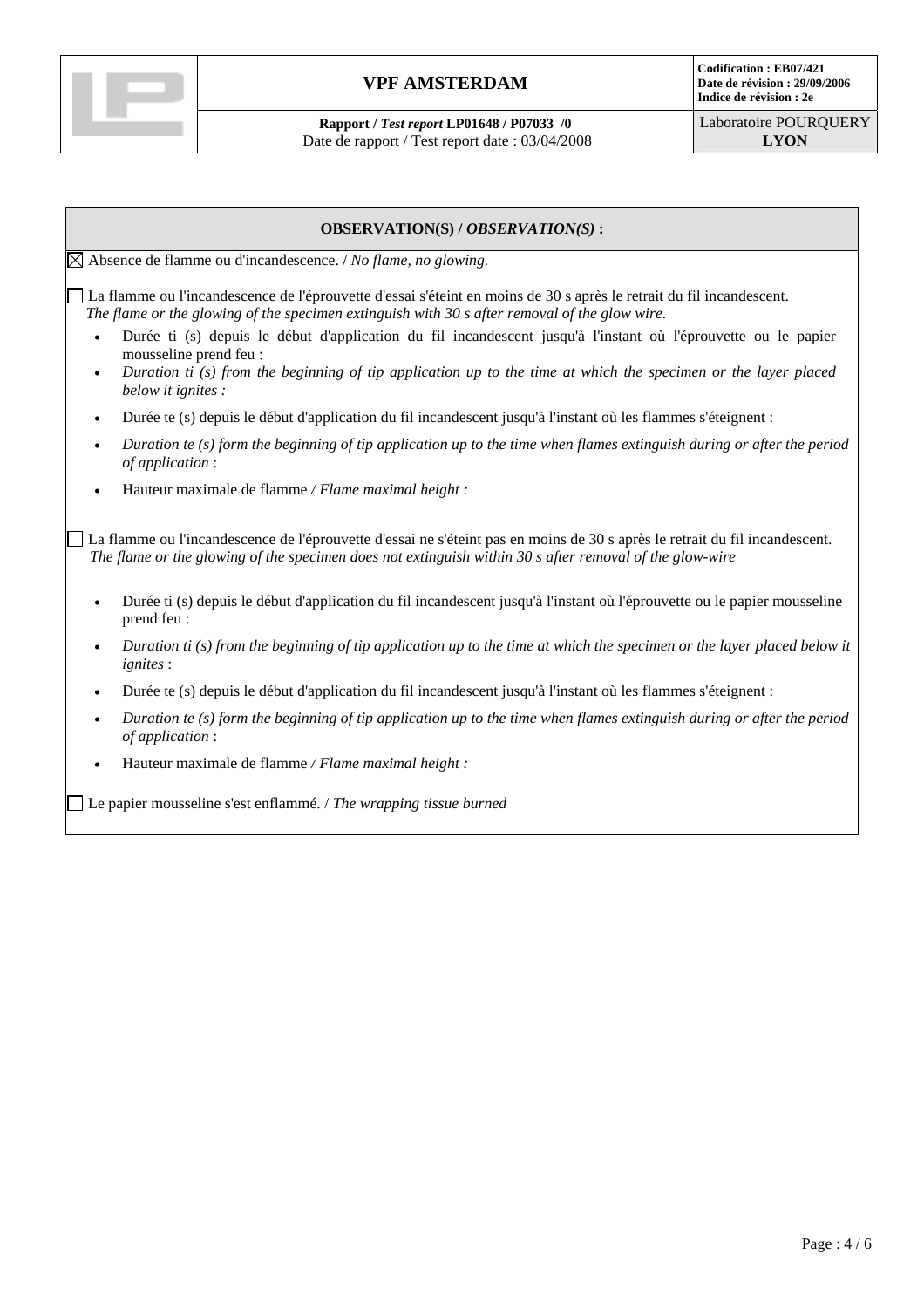

**Rapport /** *Test report* **LP01648 / P07033 /0**  Date de rapport / Test report date : 03/04/2008

| <b>PARTIE TESTEE / TESTED PART</b>                                                                                                                                                                                                                                                                                                                                                            |                                       |                   |       |  |  |  |
|-----------------------------------------------------------------------------------------------------------------------------------------------------------------------------------------------------------------------------------------------------------------------------------------------------------------------------------------------------------------------------------------------|---------------------------------------|-------------------|-------|--|--|--|
|                                                                                                                                                                                                                                                                                                                                                                                               |                                       |                   |       |  |  |  |
| Partie testée dans le produit / Part tested inside equipment                                                                                                                                                                                                                                                                                                                                  |                                       |                   |       |  |  |  |
| $\boxtimes$ Partie issue d'une pièce découpée dans le produit / Piece containing the the part under examination                                                                                                                                                                                                                                                                               |                                       |                   |       |  |  |  |
| Partie testée après avoir pratiqué une ouverture dans le produit / Part tested after making an operture in the complete<br>specimen                                                                                                                                                                                                                                                           |                                       |                   |       |  |  |  |
| Partie extraite du produit et testée séparément / Part tested separately                                                                                                                                                                                                                                                                                                                      |                                       |                   |       |  |  |  |
|                                                                                                                                                                                                                                                                                                                                                                                               |                                       |                   |       |  |  |  |
|                                                                                                                                                                                                                                                                                                                                                                                               | <b>CONDITIONNEMENT / CONDITIONING</b> |                   |       |  |  |  |
| L'éprouvette d'essai et la sous-couche sont maintenues pendant 24 h dans une atmosphère ayant une température comprise<br>entre 15°C et 35°C et une humidité relative comprise entre 45 et 75 %.<br>The specimen and the layer are conditioned for 24 hours in an atmosphere having a temperature between 15 $^{\circ}$ C and 35 $^{\circ}$ C and<br>a relative humidity between 45 and 75 %. |                                       |                   |       |  |  |  |
| TEMPERATURE(S) D'ESSAI / TEST TEMPERATURE(S)                                                                                                                                                                                                                                                                                                                                                  |                                       |                   |       |  |  |  |
| 550°C<br>$650^{\circ}$ C                                                                                                                                                                                                                                                                                                                                                                      | 750°C                                 | $\boxtimes$ 850°C | 960°C |  |  |  |
| <b>TEMPS D'APPLICATION DU FIL INCANDESCENT / APPLICATION TIME OF THE GLOW-WIRE</b>                                                                                                                                                                                                                                                                                                            |                                       |                   |       |  |  |  |
| 30 secondes/seconds                                                                                                                                                                                                                                                                                                                                                                           |                                       |                   |       |  |  |  |
| <b>CONCLUSION / CONCLUSION</b>                                                                                                                                                                                                                                                                                                                                                                |                                       |                   |       |  |  |  |
| L'échantillon satisfait aux exigences des essais réalisés.<br>The sample fulfills the requirements of the tests carried out.                                                                                                                                                                                                                                                                  |                                       |                   |       |  |  |  |